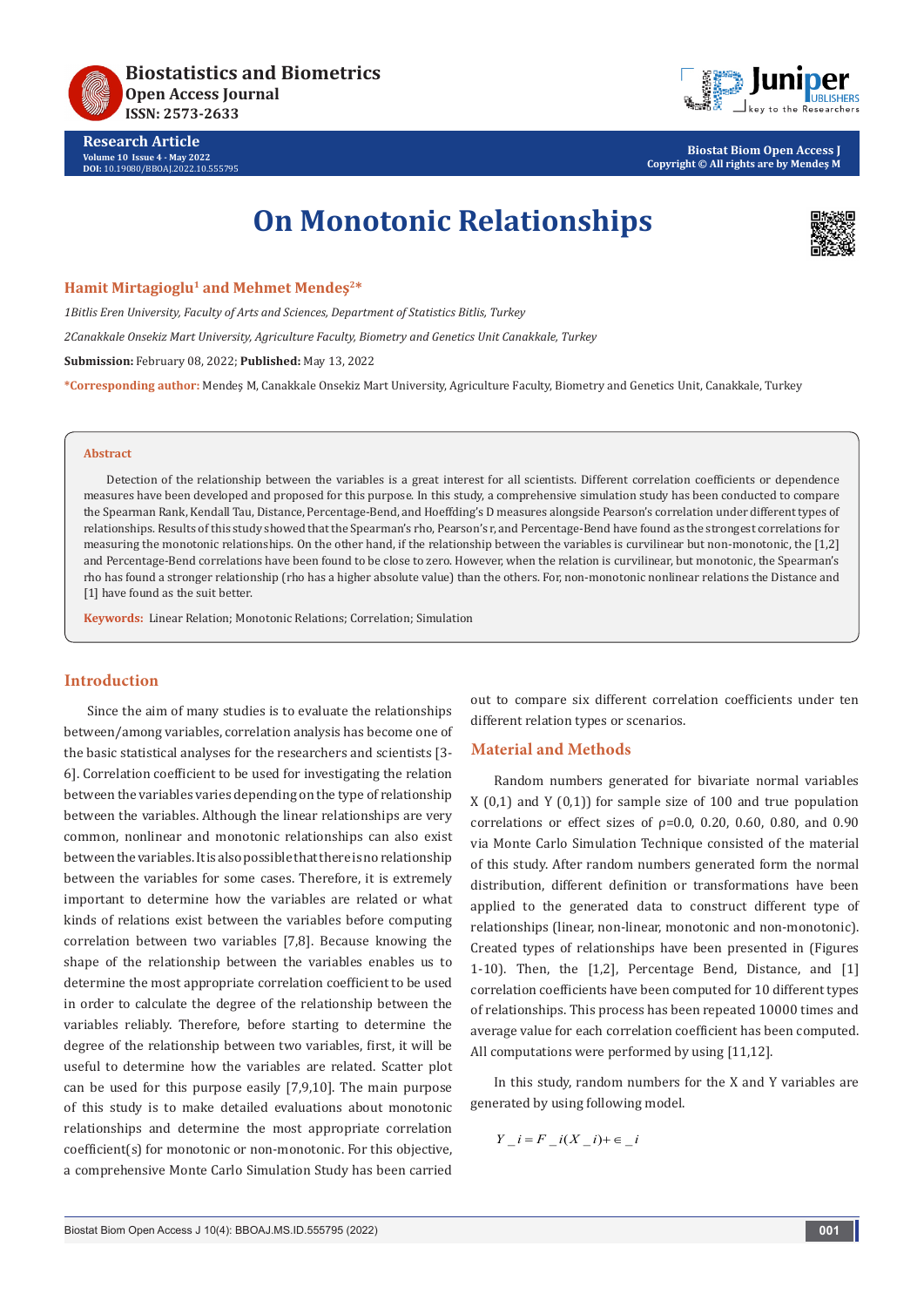Where  $X_i \sim N(0,1)$  and  $X_i \sim N(0,1) \in N(0, \sigma^2)$ 

Fi function in this model represents either linear or nonlinear types of the relationships depending on our purpose. For example, Fi function has been designed as  $Y=F(x)=X$  for generating linear relationship. Likewise, in generating other types of relations the Fi function defined as below:

For relationship in the figure 2:  $Y_i = F_i(x) = 1.3X^3$ 

For relationship in the figure 3:  $Y_i = F_i(x) = X^2 + X^3 - X^5$ 

For relationships in the figure 4 and 5:  $Y_i = F_i(x) = X^2$  (by changing some values)

For relationships in the figure 6 and 7:  $Y_i = F_i(x) = 1.5X^3$ (by changing some values)

For relationship in the figure 8:  $Y_i = F_i(x) = X^2 + X^3 - X^4$ 

For relationship in the figure 9:  $Y_i = F_i(x) = 1,2X^2$ 

Figure 1-10. Generated types of the relationships between two variables



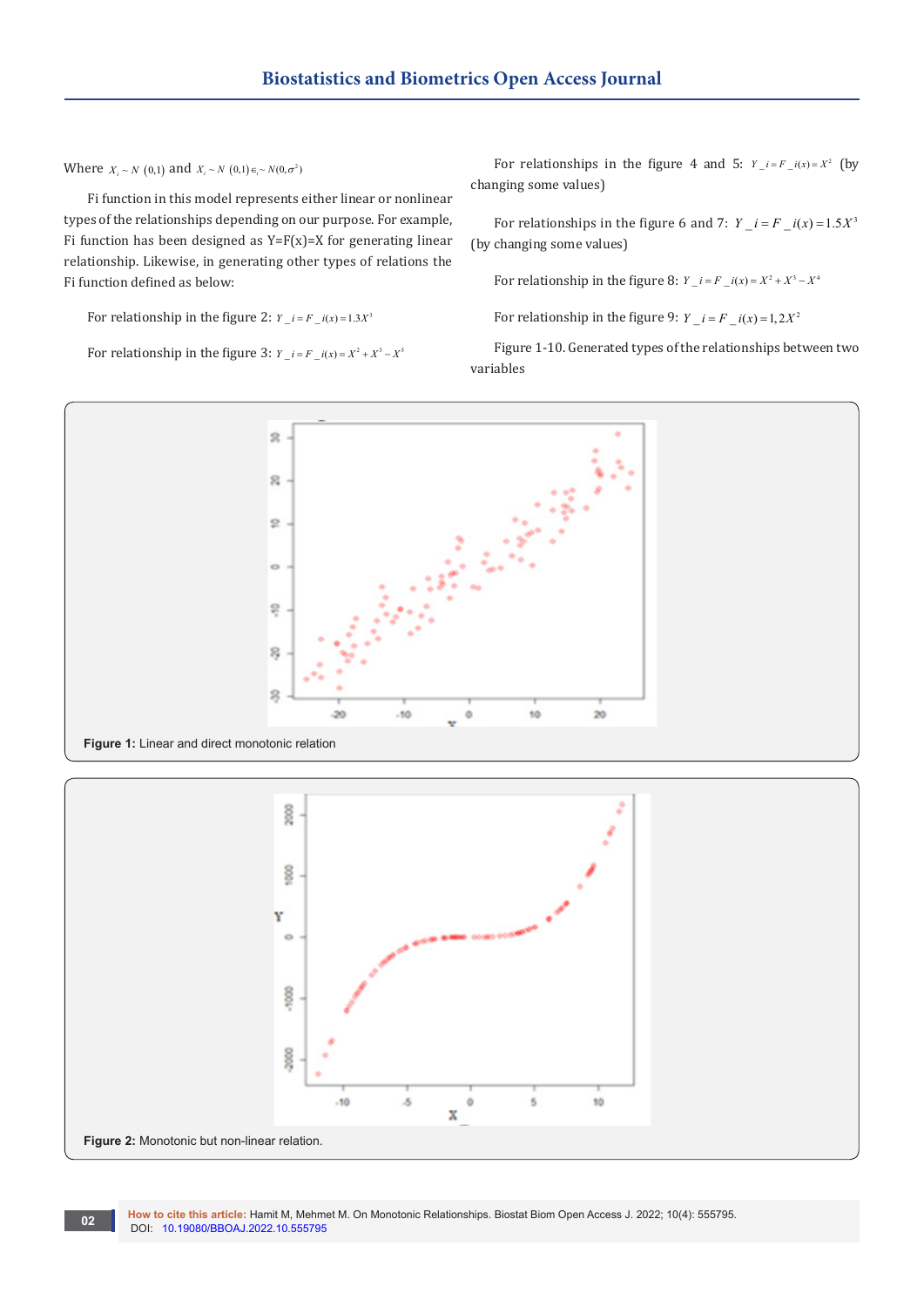







**How to cite this article:** Hamit M, Mehmet M. On Monotonic Relationships. Biostat Biom Open Access J. 2022; 10(4): 555795. **DOI:** [10.19080/BBOAJ.2022.10.55579](http://dx.doi.org/10.19080/BBOAJ.2022.10.555795)5<br>DOI: 10.19080/BBOAJ.2022.10.555795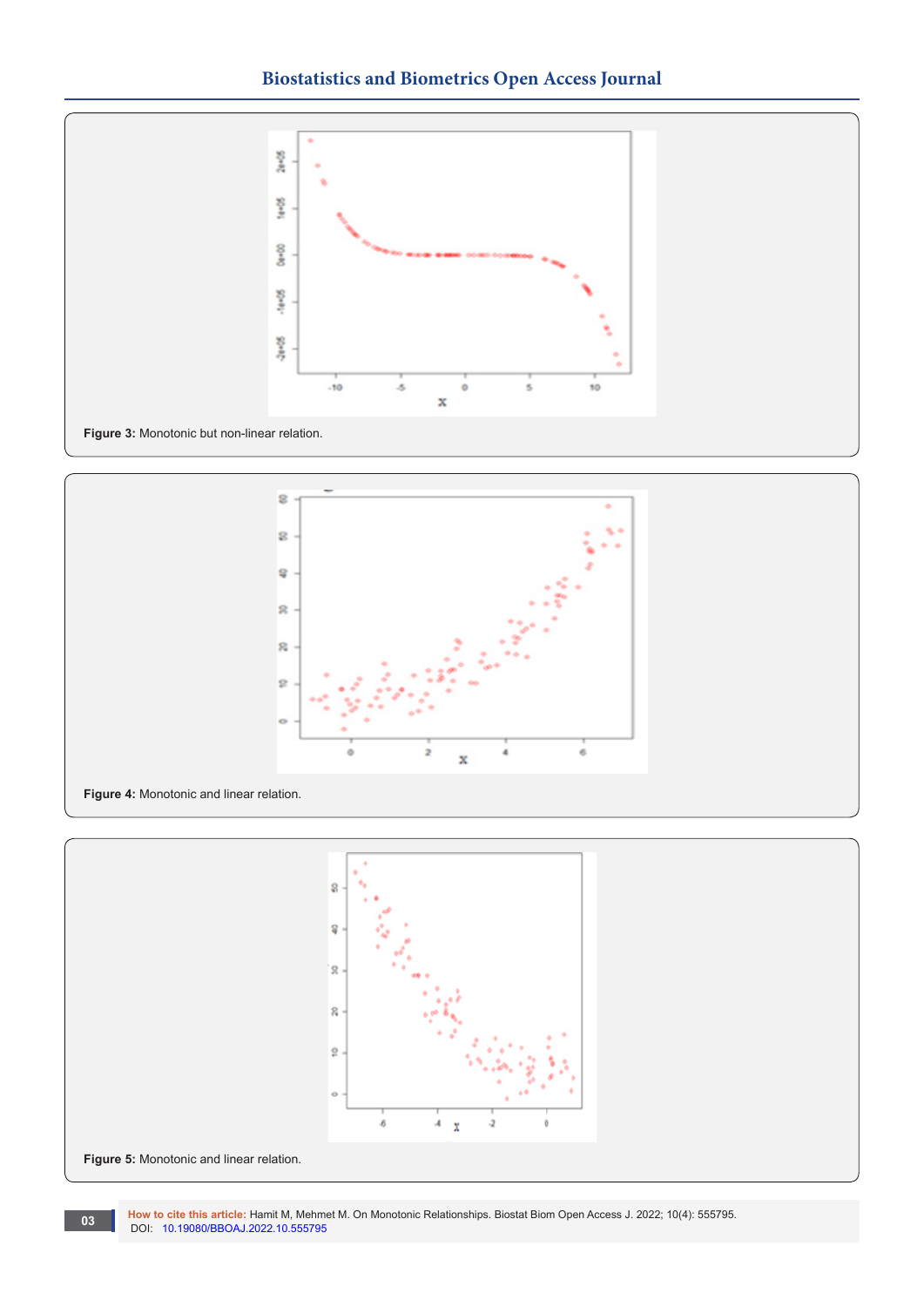







**How to cite this article:** Hamit M, Mehmet M. On Monotonic Relationships. Biostat Biom Open Access J. 2022; 10(4): 555795. **DOI:** [10.19080/BBOAJ.2022.10.55579](http://dx.doi.org/10.19080/BBOAJ.2022.10.555795)5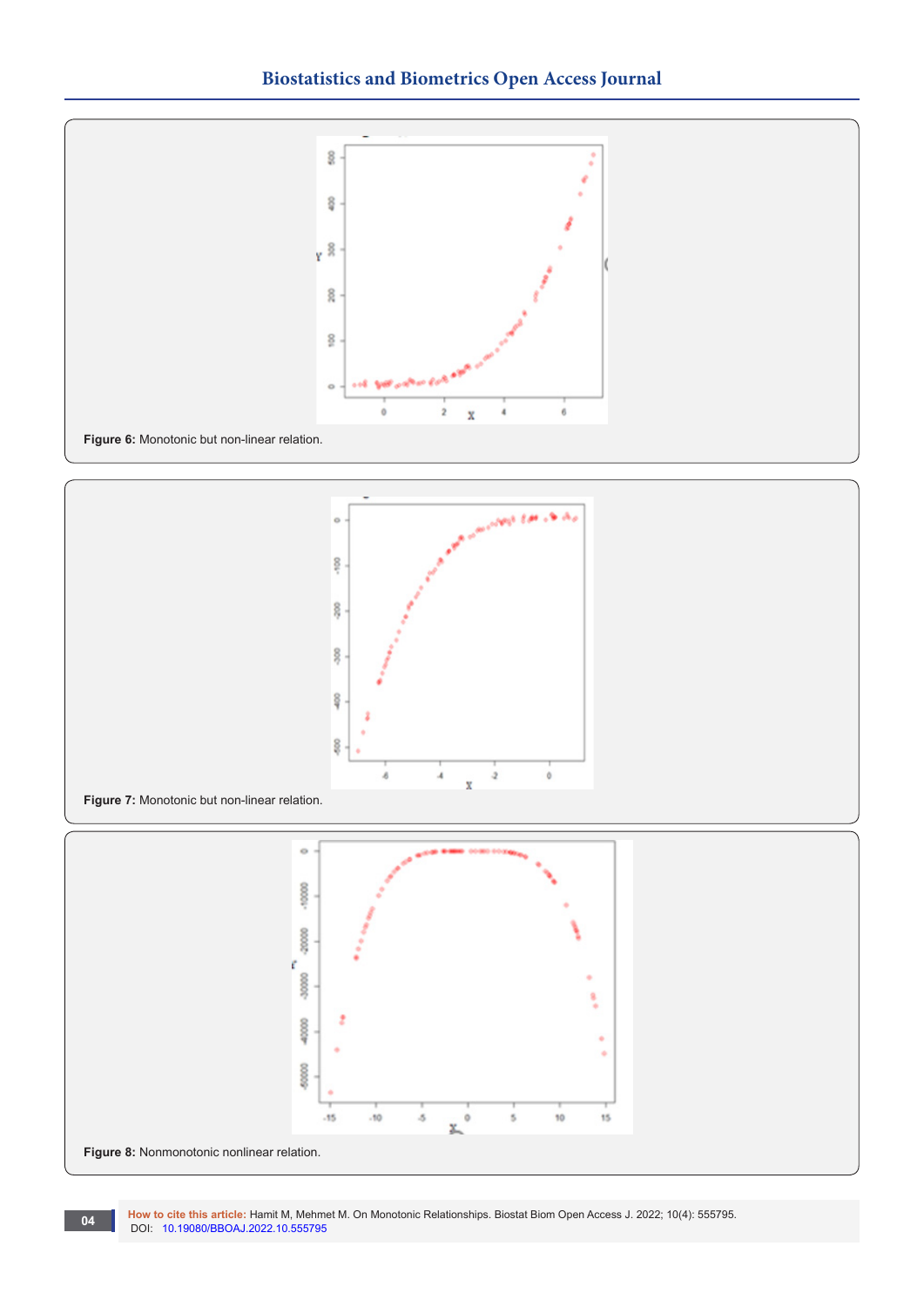



#### **Correlation Coefficients**

**Figure 10:** No relation.

#### **Pearson's Moment Correlation Coefficient**

Pearson's correlation is a measure of linear relationship for two interval scaled variables. The Pearson correlation coefficient is the most used coefficient in practice and if the correlation coefficient is zero or close to zero, it indicates that there is no linear relationship between the two variables [5,6,9,13].

The formula for the Pearson correlation coefficient is

$$
r_{x}y = \frac{\sum(x_{i} - \overline{x})\sum(y_{i} - \overline{y})}{\sqrt{\sum(x_{i} - \overline{x})^{2}\sum(y_{i} - \overline{y})^{2}}} = \frac{\sum d_{x}d_{y}}{\sum d_{x}^{2}\sum d_{y}^{2}} (1)
$$

Where  $\sum dx dy$  product sum of squares,

 $X$  and  $Y$  are the sample means of  $X$  and  $Y$ , and

 $\sum d_x^2$  and  $\sum d_y^2$  sum of squares of X and Y, respectively [5,9,13].

#### **Spearman's Rho Correlation Coefficient**

Since this correlation does not require assumptions of linearity and interval measurement levels of the variables, it is considered as nonparametric alternatives of the Pearson's correlation. Basically, it is a measure of monotonic relationship between two variables. It can also be used for ordinal variables and less sensitive to outliers The assumptions of this coefficient

**How to cite this article:** Hamit M, Mehmet M. On Monotonic Relationships. Biostat Biom Open Access J. 2022; 10(4): 555795. **05 box to cite this article: Hamilt M, Menni**on **DOI:** [10.19080/BBOAJ.2022.10.55579](http://dx.doi.org/10.19080/BBOAJ.2022.10.555795)5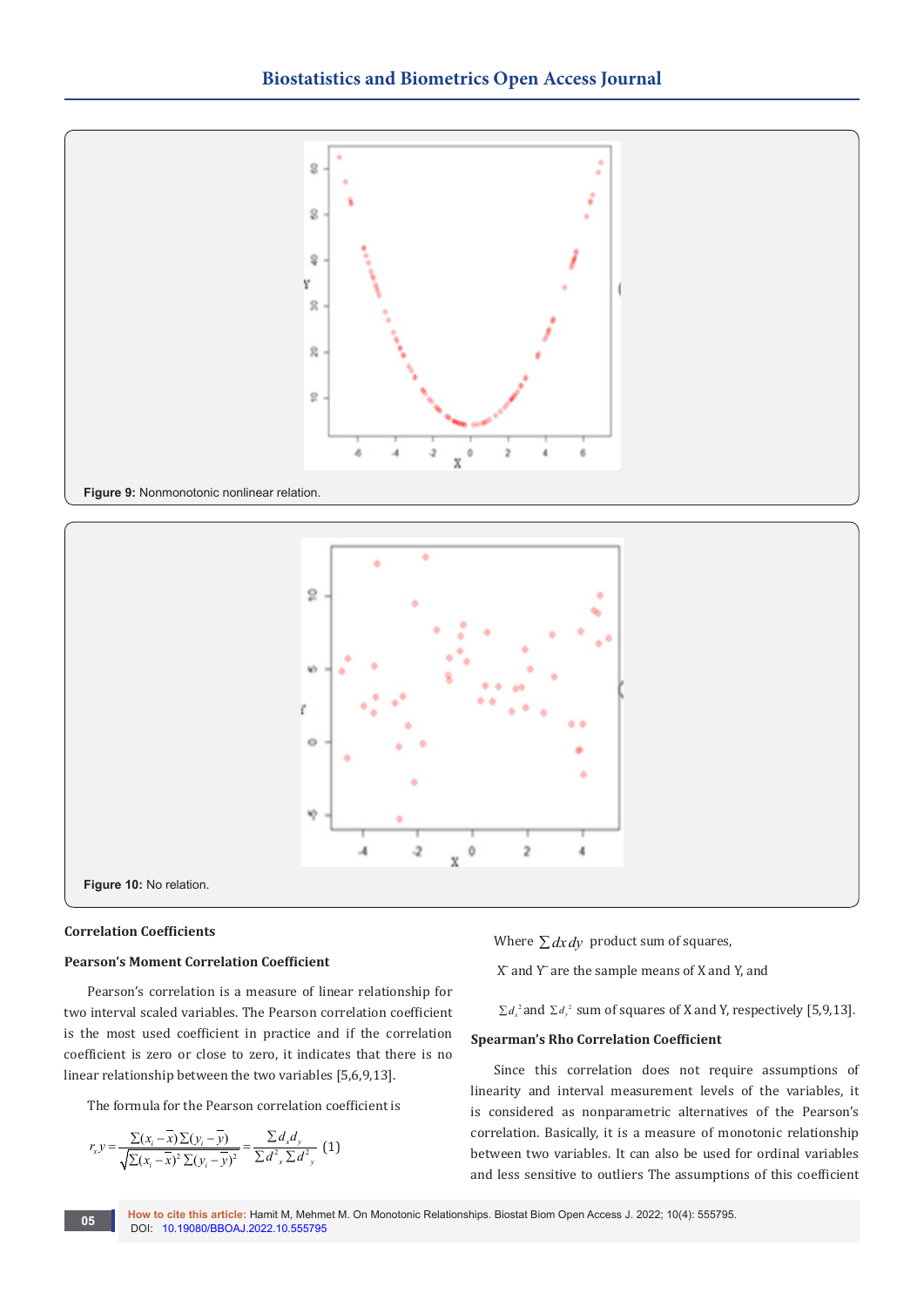are that as the data must be at least ordinal and the scores on one variable must be monotonically related to the other variable. The Spearman rank correlation can be computed by using following formulas:

$$
r_{sr} = \frac{\sum (R_{ix} - \overline{R_x})(R_{ir} - \overline{R_y})}{\sqrt{\sum (R_{ix} - \overline{R_x})^2 \sum (R_{ir} - \overline{R_y})^2}} \text{ or } (2)
$$

$$
r_{sr} = \frac{1 - 6 \sum d_i}{n(n^2 - 1)} \tag{3}
$$

Where  $R_{ix}$  and  $R_{iv}$  are the ranks of the i<sup>th</sup> X and Y values.

 $\overline{R_x}$  and  $\overline{R_y}$  are the means of the R<sub>iv</sub> and R<sub>iv</sub> values,

d\_i=X\_i-Y\_i is the difference between the ranks of corresponding variables,

N is the number of observations [5,9,14-17].

#### **Kendall's Tau Correlation Coefficient**

The Kendall Tau or simply Kendall's correlation is also a nonparametric alternative of the Pearson's correlation. Since it also identifies monotonic relationships between the variables, it is commonly considered as an alternative correlation coefficient to the Spearman's correlations [6,7,9,18] reported that any two pairs of rank  $(X_i, Y_i)$  and  $(X_j, Y_j)$  are concordant if  $Y_i < Y_j$  when  $Xi < Xj$  or if  $Yi > Yj$  when  $Xi > Xj$  or if  $(Xi-Yi)(Xj-Yj) > 0$ . And, any two pairs of rank  $(X_i, Y_i)$  and  $(X_j, Y_j)$  are discordant if  $Y_i < Y_j$ when  $Xi > Xj$  or if  $Yi > Yj$  when  $Xi < Xj$  or if  $(Xi - Yi)(Xj - Yj) < 0$ .

Let C be the number of concordant pairs, D be the number of discordant pairs, and n be the sample size, in this case, based on n subjects to be ranked, there will be  $k = n(n-1)/2$  possible comparisons between any pairs of rank (*Xi*, *Yi*) and (*Xj*, *Yj*). Based on this information, the Kendall's Tau correlation can be computed by using following formula.

$$
r_{\text{raw}} \neq \text{concordant pairs} -\neq \text{discordant pairs} \quad \text{(4)}
$$

This correlation varies between −1and +1 [5,2,19-21].

#### **Distance Correlation Coefficient**

It is well known that the relations between the variables are not always linear. In some cases, relations between the variables are nonlinear. Therefore, a correlation coefficient that also provides to detect nonlinear relationships between variables is needed. For this purpose, distance correlation coefficient has been

#### [6,7,22-25].

#### **Hoeffding's D Correlation Coefficient**

This correlation coefficient can be used as a measure of linear, monotonic, and non-monotonic relationships. Although the values of this correlation vary between –0.5 to 1, the sign of this coefficient is not interpreted. It is because; the [1] also identifies non-monotonic relationships between the variables [7,26].

Each set of (X, Y) values are cut points for the classification. The formula for [1] is

$$
D = \frac{30(n-2)(n-3)D_1 - 2(n-2)D_3}{n(n-1)(n-2)(n-3)(n-4)}
$$
(5)  
Where  $D_1 = \sum_i (Q_i - 1)(Q_i - 2)$  (6)  

$$
D_2 = \sum_i (R_{ix} - 1)(R_{ix} - 2)(R_{iy} - 1)(R_{iy} - 2)
$$
(7)  

$$
D_3 = \sum_i (R_{ix} - 1)(R_{iy} - 2)(Q_i - 1)
$$
(8)

Where  $R_{i_x}$  and  $R_{i_y}$  are the ranks of the i<sup>th</sup> X and Y values. Q<sub>1</sub> is also known as bivariate rank and it represents the number of points with both X and Y values less than the ith point [28]. A point that is tied on only the X value or Y value contributes ½ to Q\_i if the other value is less than the corresponding value for the i<sup>th</sup> point. A point that is tied on both the X and Y values contribute  $1/4$  to Q. [1,6,26,27].

#### **Percentage Bend Correlation Coefficient**

The percentage bend correlation (ρpb) is a robust alternative to Pearson's correlation [28]. Estimator of this correlation is both resistant and robust of efficiency. Although when the underlying data are bivariate normal, ρpb gives essentially the same values as Pearson's correlation, but it is more robust in slightly changes in data that Pearson's correlation. The ρpb belongs to class of correlation measures which protect against marginal distribution (X and Y) outliers. Therefore, this correlation is like [1,2] biweight midcovariance correlation. The percentage bend correlation between variables X and Y is computed as following computational steps given below:

Step 1: Set  $m = (1 - \beta)n + 0.5$  and round m down to the nearest integer

Step 2: Let  $W_i = |X_i - M_x|$  for i=1,2, 3,…n where  $M_x$  is the median of X

Step 3: Sort the  $W_i$  in ascending order

Step 4: 
$$
W_x = W_x(m)
$$
 (i.e., the m-th order statistic).  $W(w)$  is the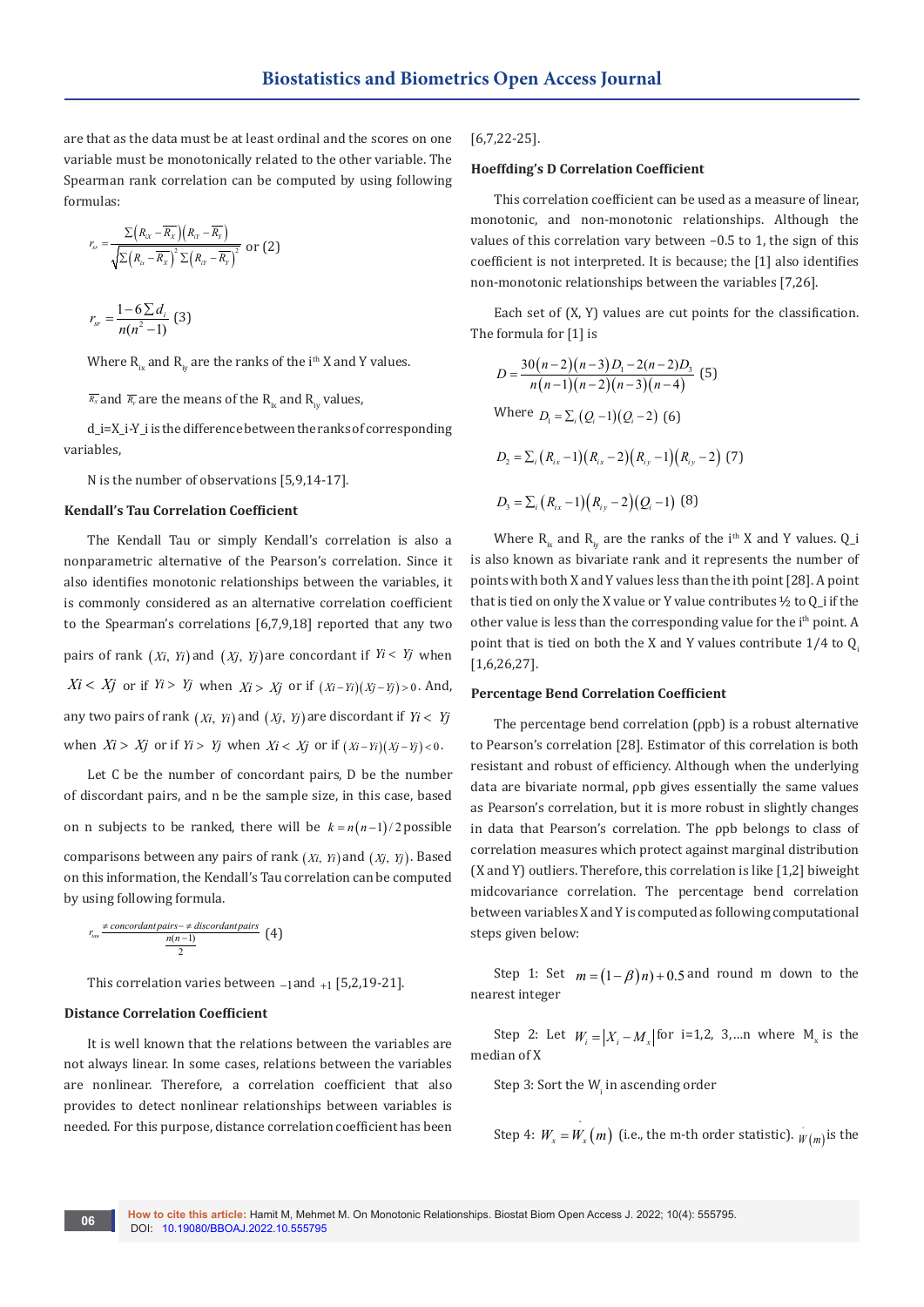estimation of the (1-β) quantile of W.

Step 5: Sort X values. Compute the number of values of

 $(X_i - M_x)/W_x(\beta)$  ( $\beta$ ) that are less than -1 and the number that are greater than +1 and store in i1 and i2 respectively. Then it is calculated the terms below respectively.

$$
S_{x} = \sum_{i=i1+1}^{n-i2} X_{i} \text{ (9)}
$$
\n
$$
\dot{\phi}_{x} = \frac{w_{x}(i2-i1) + s_{x}}{n-i1-i2} \text{ (10)}
$$
\n
$$
u_{i} = \frac{x_{i} - \dot{\phi}_{x}}{w_{x}} \text{ (11)}
$$

2

Step 6: Repeat the above calculations on the Y variable. Store

corresponding quantities in  $w_{y}$ ,  $\phi_{y}$  and V<sub>i</sub>.

Step 7: Define the function

$$
\gamma(X) = \max[-1, \min(1, x)] \quad (12)
$$

Step 8: Compute the following terms

 $A_i = γ_i$  (U<sub>i</sub>) (13)

 $B_i = γ_i (V_i) (14)$ 

 Step 9: Compute the percentage bend correlation coefficient as below:

$$
r_{\text{pbn}} = \frac{\sum_{i=1}^{n} A_{i} B_{i}}{\sqrt{\sum_{i=1}^{n} A_{i}^{2} \sum_{i=1}^{n} B_{i}^{2}}}
$$
r (15)

The value of  $\beta$  is selected between 0 and 0.5. Higher values of β result in a higher breakdown point at the expense of lower efficiency [6,29-31].

#### **Types of Relations**

Basically, three different types of relations namely linear, non-linear and monotonic can be existing between the variables. In some cases, it is also possible to meet the situations where there is no relationship between the variables. Although almost all scientists and researchers in all branches of sciences (except for statisticians) are aware of linear and nonlinear relationships in general, minority of them have enough knowledge about the similarities / dissimilarities among the monotonic, linear, and nonlinear relations. Therefore, in this study, it has basically been focused on monotonic relations alongside linear and non-linear relations.

### **Linear Relations**

Linear relationship term is used for describing a straight-line relationship between two variables. When both variables increase or decrease concurrently and at a constant rate, a positive linear

relationship exists while one variable increases the other one decreases, a negative linear relationship exists [32,33].

#### **Non-Linear Relations**

If the relationship between two variables is not linear, in this case, the rate of increase or decrease can vary as one variable changes [33]. And this situation causes a curved pattern in the data set (Figures 2,3,6-9). In such cases, since the relation is not linear, this curved pattern might be better modeled by a nonlinear function.

#### **Monotonic Relations**

A monotonic relationship indicates that as one variable increases the other one also increases or as one variable increases the other one decrease [34]. However, this increase or decrease does not necessary to be at the same rate. Therefore, a monotonic relationship can be linear such that the rate of increase or decreases of both variables is the same. For instance, types of the relations in the (Figures 4 & 5) are good examples for monotonic and linear relations. Basic difference between monotonic and linear relationships is that in a monotonic relationship, the variables tend to move in the same relative direction, but not necessarily at a constant rate. In a linear relationship, the variables move in the same direction at a constant rate. A monotonic relationship can also be non-linear with an increase or decrease occurring at different rates between the two variables [35]. For example, types of the relations in the (Figures 2,3,6,7) show both variables increasing / decreasing concurrently, but not at the same rate. Therefore, this relationship is monotonic, but not linear. An example can be given to explain this situation better. For instance, a drug may not be effective for a few days at the beginning of the treatment, but it may start to show its effect after a certain point. This is an example for nonlinear monotonic relationship. However, nonlinear relationships can also be non-monotonic. For example, a drug may become progressively more helpful for first two or three weeks, but then it may become harmful to the patients. Therefore, as shown in the (Figures 1,4,5) linear relations are monotonic, but as shown in the (Figures 2,3,6,7) not all monotone relationships are linear. There are two types of monotonic relations as positive (Figure 4) and negative (Figure 5) monotonic. When the value of one variable increases, the value of the other variable tends to increase as well, in this case a positive monotonic relation exists (Figure 4). There will be a negative monotonic relation if the value of one variable increases, the value of the other variable tends to decrease (Figure 5). If two variables don't generally vary in the same direction, in this case there will be a non-monotonic relationship (Figures 8 & 9). Therefore, in non-monotonic relations, as X increases, Y sometimes increases and sometimes decreases.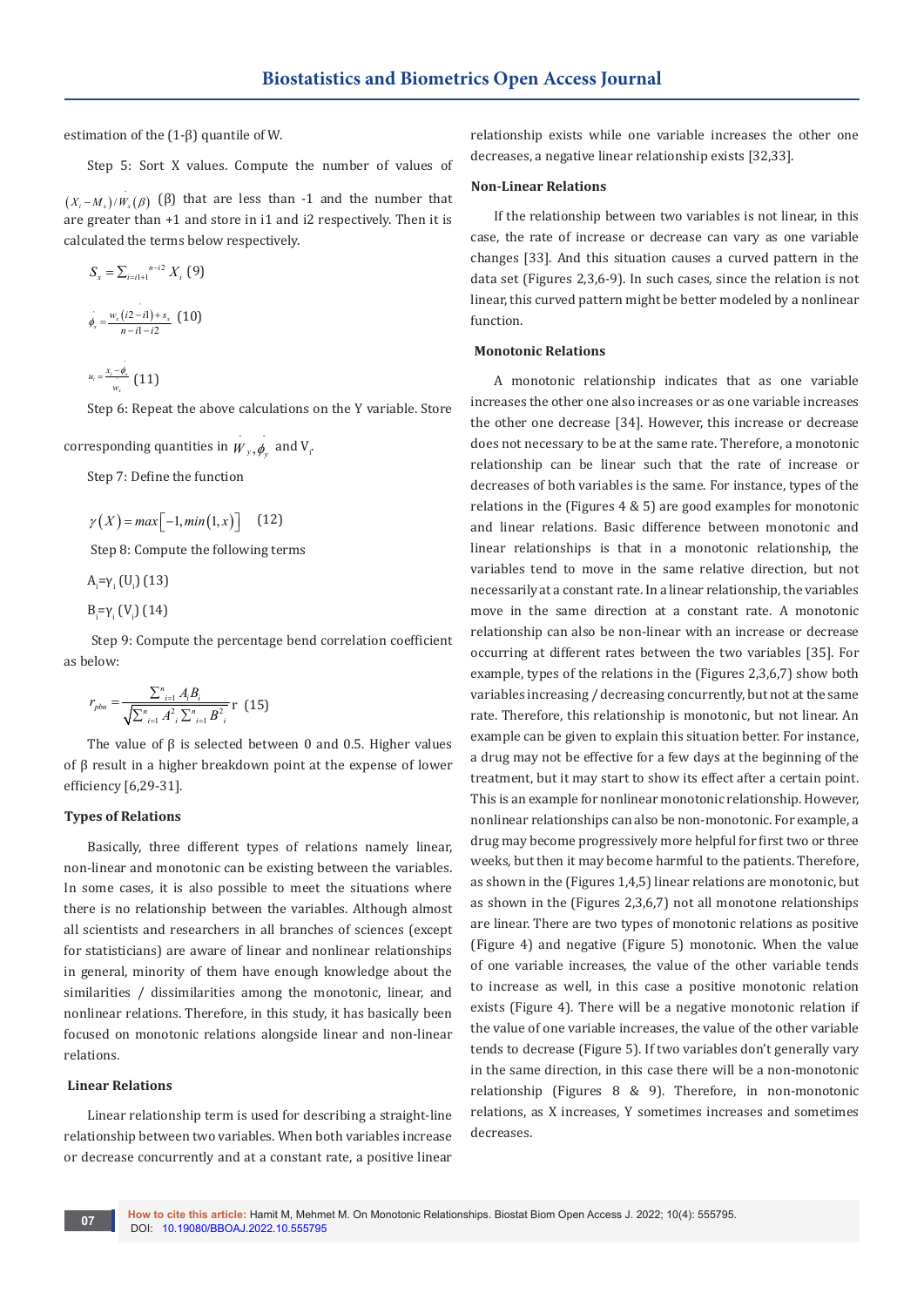#### **Why apply monotonicity in the model?**

Since, in real life, many scenarios show a monotonic relationship, it is an important issue to understand and aware of similarities and dissimilarities between monotonic, linear, and nonlinear relations. If such relationships are ignored, it is possible to make very strange decision. Because any process in nature or in our lifespan is a composition of monotonic functions. For example, changes in our weight, height, money etc to time show monotonic pattern. Therefore, these kinds of characteristics are monotonic functions of time.

# **How to check and quantify linearity, non-linearity, and monocity**

Different correlation coefficients such as Pearson's moment, Spearman's rho, Kendall's tau, Distance, Percentage-Bend, Hoeffding's D, Maximal Correlation, Maximal Information Coefficient, and Mutual Information can be used in evaluating the relationships between two variables based on the types of relationships between the variables [8]. As it is well known that the Pearson's correlation is a measure of linear relationship between two interval scaled variables. However, the relationship between variables is not always linear. In many cases, the relationship is nonlinear or monotonic. Monotonic relationships can be both linear and non-linear. Therefore, it is needed a correlation coefficient which enables us to evaluate both linear and nonlinear relations. In this simulation study, it has mainly been focused on monotonic relations and it has been emphasized which correlation coefficient can be used in revealing monotonic

#### relationships reliably.

#### **Results**

In this study, random numbers were generated for 10 different types of relationships and six different correlation coefficients were applied to these data sets. The results have been presented in Table 1. When table 1 is examined, it has easily seen that except for the Distance and [1] none of the correlation coefficient recognized non-monotonic relations (Sc8 and Sc9) (Figures 8 & 9). Interestingly, all correlation coefficients have recognized nonlinear monotonic relations (Sc2, Sc3, sc6, and Sc7) (Figures 2,3,6,7) with strongly in general. However, the Spearman's rho seems to be the best one for these conditions. As is expected the Pearson's r is the strongest correlation in recognizing linear relations and it is followed by Percentage-Bend and Distance correlations. The Spearman's rho and Kendall's tau recognized linear relations sufficiently as well. In terms of recognizing linear monotonic relationships (Sc4 and Sc5) (Figures 4 & 5) the spearman's rho is the strongest correlation and followed by the Percentage-Bend and Pearson's r correlations. It is possible to conclude that the results for the Distance and Kendall's tau correlations are acceptable as well. The Hoeffding's D measure, on the other hand, has not recognized the linear monotonic relation as satisfactory. In cases where there is no relationship between the variables, all correlations have given very satisfactory results. This means that no matter which correlation coefficient is used in these conditions, it can truly recognize that there is no relationship between two variables (Table 1).

| Corr.           | Sc <sub>1</sub> | Sc2   | Sc3   | Sc <sub>4</sub> | Sc5   | Sc <sub>6</sub> | Sc7   | Sc <sub>8</sub> | Sc9   | Sc10  |
|-----------------|-----------------|-------|-------|-----------------|-------|-----------------|-------|-----------------|-------|-------|
| <b>Pearson</b>  | 0.972           | 0.906 | 0.813 | 0.911           | 0.907 | 0.899           | 0.899 | 0.061           | 0.028 | 0.032 |
| <b>Spearman</b> | 0.867           | 0.999 | 0.999 | 0.933           | 0.939 | 0.988           | 0.988 | 0.039           | 0.01  | 0.023 |
| Kendall         | 0.845           | 0.998 | 0.989 | 0.716           | 0.745 | 0.923           | 0.911 | 0.041           | 0.001 | 0.015 |
| <b>Distance</b> | 0.924           | 0.853 | 0.697 | 0.849           | 0.856 | 0.856           | 0.881 | 0.195           | 0.228 | 0.014 |
| Perc.Bend       | 0.971           | 0.946 | 0.874 | 0.923           | 0.929 | 0.954           | 0.934 | 0.063           | 0.011 | 0.042 |
| Hoeffding       | 0.649           | 0.995 | 0.978 | 0.561           | 0.518 | 0.871           | 0.833 | 0.245           | 0.239 | 0.001 |

**Table 1:** Absolute mean values of the correlation coefficients based on 5000 simulations for sample sizes of n=100.

# **Discussion**

Investigating the association between two or more variables is often of interest in practice by many researchers. For this purpose, different association measures or correlation coefficients have been developed. However, type of the relation between the variables affects the correlation coefficient which will be used to investigate the degree of the relationship. At this point, knowing what kind of relationship exists between the variables is very important when evaluating relationship between two variables. It is because, although linear relationships are very common, the

relationship between the variables can also be non-linear and monotonic. Therefore, before computing correlation between the variables, it is necessary to determine what kind of relationship(s) exists between the variables. For this purpose, creating a scatter plot to visualize the relationship between the variables is always a good idea. Because performing all raw data as scatter plot helps to give visual information about the type and direction of relationship exists between the variables.

The results of this study which was carried out by considering these issues suggested that if a positive or a negative monotonic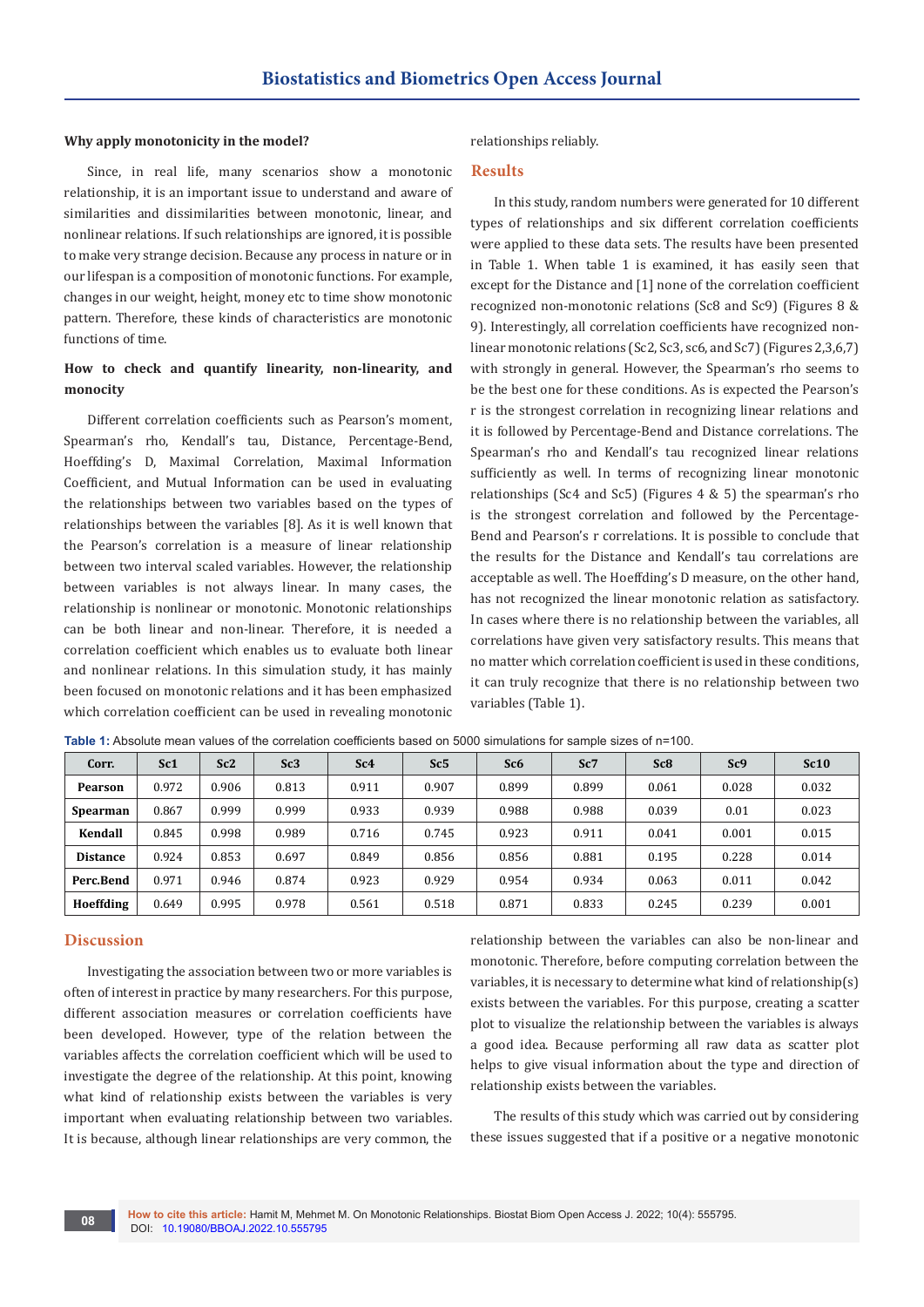relation existed between the variables the Spearman's rho, Pearson's r, and Percentage-Bend correlations can be effectively used in determining degree of the relationship. However, if a nonlinear or curvilinear, but monotonic relationship exists between the variables, in this case, the Spearman's rho indicated a stronger relationship than the [2], Percentage-Bend, Distance, and [1]. Therefore, these results can be accepted as an indicator that the Spearman's rho correlation might be very useful especially when there is a nonlinear monotonic relationship between the variables. On the other hand, if there is a curvilinear, but non-monotonic relationship between the variables, the values of all correlation coefficients except for the Distance and [1] have found to be zero. Based on these findings, it is possible to conclude that the use of the Distance and the Hoeffding's D is more appropriate than the other coefficients in cases where there are non-monotonic relationships. Therefore, if there is a curvilinear but non-monotonic relationship between the variables, the Distance and [1] correlations should be preferred in investigating the degree of relationship between the variables. In other words, for such cases, the usage of the Spearman's, Pearson's, Kendall's tau, and Percentage-Bend correlations will not be good choice in investigating the degree of the relationship between two variables. If a general evaluation is made in fact the Spearman's rho correlation was designed for the purpose of measuring how monotonic the relationship is. That is why, it is widely performed in order to determine how strong of a monotonic relationship exists between the variables and in what direction this relationship is.

Although the Spearman's rho is one the most used alternatives to the Pearson's r correlation, it basically determines the strength and direction of the monotonic relationship between two variables rather than the strength and direction of the linear relationship between the variables. That is, if the scatter plot shows the relationship between the variables looks monotonic, in this case, performing the the Spearman's rho correlation will be good choice because this will measure the strength and direction of the monotonic relationship. However, if the scatter plot shows the linear relationship between the variables, in this case, performing the Pearson's r correlation will be good choice because this will measure the strength and direction of the linear relationship. On the other hand, the Percentage-Bend and Distance correlations can also be performed efficiently for such cases. However, since it is not always possible to be able to visually check whether there is a monotonic relationship between the variables; the Spearman's rho correlation might be performed anyway for such cases. Very low values (close to 0) of Spearman's Rho, Kendall's tau, Pearson's r, and Percentage-Bend correlations and very high values (close to 1) of [1] and Distance correlations will be one of the indicators that the relationship between the variable is non-monotonic.

The fact that all correlation coefficients have very low values will indicate that there is a random relationship between the variables. In this case, it is understood that there is no linear, monotonic or non-monotonic relationship between the variables. [10] in his simulation study he compared performances of several different measures of dependence, including Pearson's and Spearman's correlation coefficients, and the distance correlation and he reported that both Pearson's and Spearman's correlation coefficients can be used to recognize non-monotonic dependence also when it is non-linear, but they do not find non-monotonic dependence if it is symmetric. He also reported that for monotonic types of dependence, Pearson's correlation coefficient is the most powerful measure of dependence, regardless of the number of observations. In case of non-monotonic relationship and n<50, the distance correlation will be a good choice for measuring the dependence. Although the findings of our study are generally consistent with the findings of Rizzio's study, it was also noticed that there were some differences between the two studies due to the differences in the experimental conditions.

### **Conclusion**

It is possible to reach following conclusions based on results of this simulation study. Although Pearson's r was developed for measuring linear relation between two variables, the usage of it might also be possible for all kinds of monotonic relations. Spearman's rho is one of the well-known nonparametric alternatives to the Pearson's correlation coefficient. But this coefficient suits better especially when the variables are not normally distributed or the relationship is non-linear, but monotonic. That is why; this correlation coefficient is one of the commonly used coefficients for measuring the monotonic relations. On the other hand, it has been observed that neither Pearson's nor Spearman's correlation coefficient is appropriate for non-monotonic relations. If the relationship between two variables is monotonic, but non-linear (nonlinear monotonic relationship), Spearman's rho is the strongest one. However, especially the Percentage-Bend, Pearson's r, and Distance correlations might also be used for measuring the degree of the relation.

Kendall's tau and [1] correlations might also be used after those correlations. If our data sets have non-monotonic or nonlinear relationships (i.e., if we have U or ∩-shape distribution in the scatter plots), in this case, since the Pearson's r, Spearman's rho, Percentage-Bend, and Kendall's tau cannot recognize these kinds of relations. However, the Distance and the Hoeffding's D measure can recognize these types of relations. Since the [1] measure is a little better than the Distance correlation, using the [1] measure will be the best choice for such cases. All findings show that a strong dependence measure or correlation coefficient is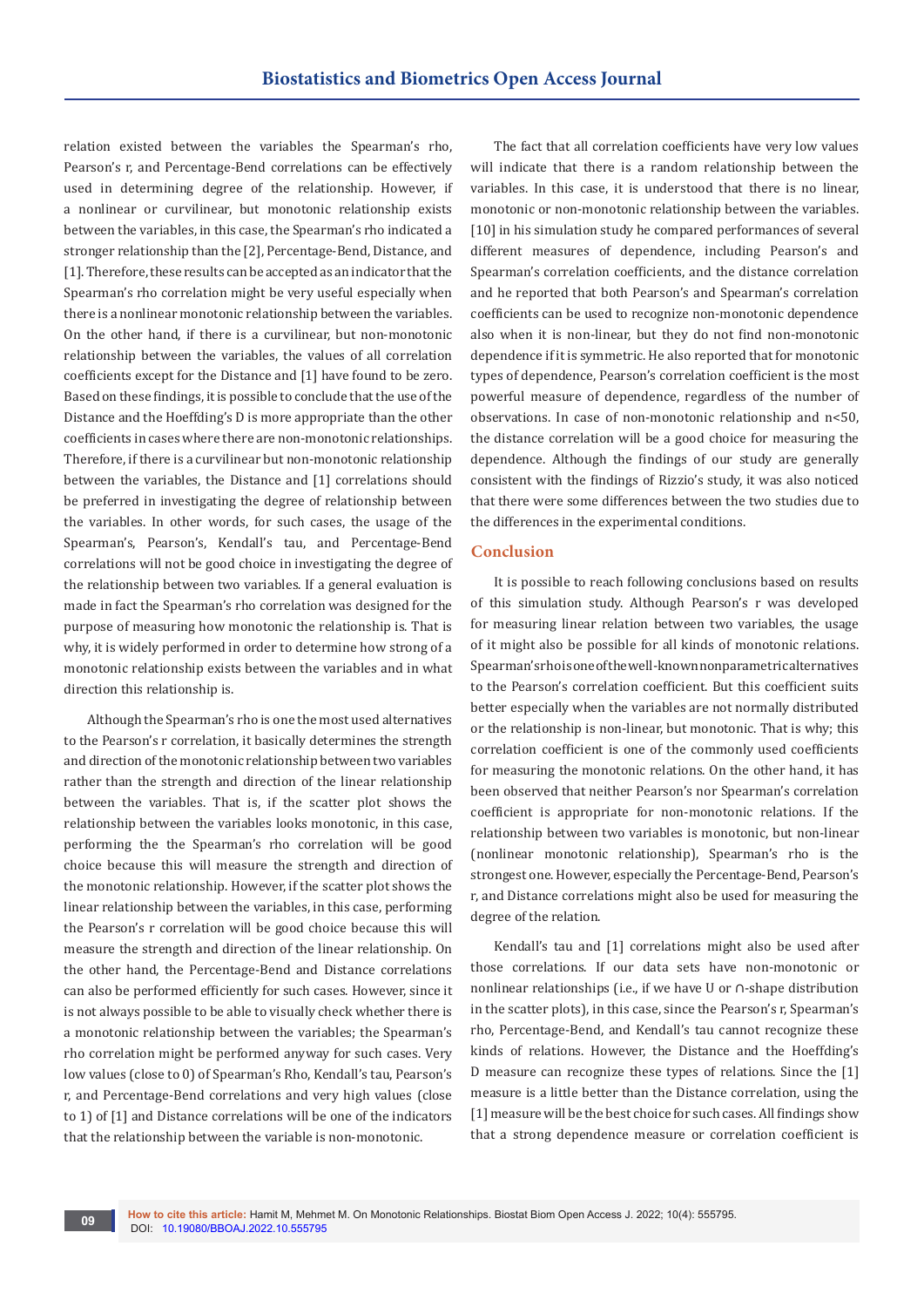needed that might be able to use to measure degree of the relation between two variables regardless of the type of relationship. It is obvious that theoretical and comprehensive simulation studies are needed for this.

#### **References**

- 1. Fujita A, Sato JR, Demasi MAA, Sogayar MC, Ferreira CE, et al. (2009) Measure for gene expression association analysis. J Bioinformatics Computational Bio 7(4): 663-684.
- 2. [Knight WE \(1966\) A Computer Method for Calculating Kendall's Tau](https://www.tandfonline.com/doi/abs/10.1080/01621459.1966.10480879)  [with Ungrouped Data. J Ame Statistical Asso 61: 436-439.](https://www.tandfonline.com/doi/abs/10.1080/01621459.1966.10480879)
- 3. Carrol JB (1961) The natü[re of the data or how to choose a correlation](https://link.springer.com/article/10.1007/BF02289768)  [coefficient. Psycho 26: 347-372.](https://link.springer.com/article/10.1007/BF02289768)
- 4. Chen PY, Popovich PM (2002) Correlation: Parametric and Nonparametric Measures. Series: Quantitative Applications in the Social Sciences Sage Publications Inc California USA.
- 5. Tuğran E, Kocak M, Mirtagioğlu H, Yiğit S, Mendes M (2015) A simulation-based comparison of correlation coefficients with regard to type I error rate and power. J Data Analysis Info Processing 3(03): 87-101.
- 6. Temizhan E, Mirtagioğlu H, Mendeş M (2022) Which Correlation Coefficient Should Be Used for Investigating Relations between Quantitative Variables? Ame Academic Scienti Res J EngTechno Sci 85(1): 265-277.
- 7. [Santos de Siqueira S, Takahashi DY, Nakata A, Fujita A \(2014\) A](https://pubmed.ncbi.nlm.nih.gov/23962479)  [comparative study of statistical methods used to identify dependencies](https://pubmed.ncbi.nlm.nih.gov/23962479)  [between gene expression signals. Brief in Bioinfor 15\(6\): 906-918.](https://pubmed.ncbi.nlm.nih.gov/23962479)
- 8. Reshef DN, Reshef YA, Sabeti PC (2018) An empirical study of the maximal and total information coefficients and leading measures of dependence. Ann Applied Statistics 12(1): 123-155.
- 9. Mendeş M (2019) Statistical Methods and Experimental Design. First Edition Kriter Pub İstanbul Türkiye. (in Turkish).
- 10. Rainio O (2021) Different coefficients for studying dependence. arXiv:2110.07928 [stat.ME]. [2110.07928] Different coefficients for studying dependence.
- 11. R Studio (1.2.5033) RStudio Version 1.2.5033 © 2009-2020 RStudio Inc.
- 12. R (4.0.2). R version 4.0.2 (2020-06-22) "Taking Off Again" Copyright (C). The R Foundation for Statistical Computing Platform: x86\_64-w64 mingw32/x64 (64-bit).2020.
- 13. Zar J H (1999) Biostatistical Analysis. Fourth Edition. Simon & Schuster A Viacom Co New Jersey USA.
- 14. Fieller EC, Hartley HO, Pearson ES (1957) Tests for rank correlation coefficients. Biometrika 44(3/4): 470-481.
- 15. [Bishara AJ, Hittner JB \(2012\) Testing the Significance of a Correlation](https://pubmed.ncbi.nlm.nih.gov/22563845/)  [with Nonnormal Data: Comparison of Pearson, Spearman,](https://pubmed.ncbi.nlm.nih.gov/22563845/)  [Transformation, and Resampling Approaches. Psycholo Methods](https://pubmed.ncbi.nlm.nih.gov/22563845/)  [17\(3\): 399-417.](https://pubmed.ncbi.nlm.nih.gov/22563845/)
- 16. [Zar JH \(2014\) Spearman Rank Correlation: Overview. Wiley StatsRef:](https://onlinelibrary.wiley.com/doi/abs/10.1002/9781118445112.stat05964)  [Statistics Reference Online.](https://onlinelibrary.wiley.com/doi/abs/10.1002/9781118445112.stat05964)
- 17. [Bishara AJ, Hittner JB \(2017\) Confidence intervals for correlations](https://pubmed.ncbi.nlm.nih.gov/26822671/)  [when data are not normal. Behav Res Methods 49\(1\): 294-309.](https://pubmed.ncbi.nlm.nih.gov/26822671/)
- 18. Kendall M, Gibbons JD (1990) Rank Correlation Methods. 5th Edition, Edward Arnold, London.
- 19. Liebetrau AM (1976) Measures of Association. Sage Publications, Beverly Hills and London, UK.
- 20. Gibbons JD (1993) Nonparametric Measures of Association. Sage Publications Newbury, CA, USA.
- 21. Sheskin D (2011) Handbook of Parametric and Nonparametric Statistical Procedure. (5th ed.) Boca Raton, FL, USA.
- 22. Székely GJ, Rizzo ML, Bakirov NK (2007) Measuring and testing dependence by correlation of distances. Ann Statistics 35(6): 2769- 2794.
- 23. Sejdinovic D, Sriperumbudur B, Gretton A, Fukumizu K (2013) Equivalence of distance based and RKHS statistics in hypothesis testing. Ann Statistics 41(5): 2263-2291.
- 24. Dueck J. Edelmann D, Gneiting T, Richards D (2014) The affinely invariant distance correlation. Bernoulli 20(4): 2305-2330.
- 25. Bhattacharjee A (2014) Distance Correlation Coefficient: An Application with Bayesian Approach in Clinical Data Analysis. J Modern Applied Statistical Methods 13(1): 354-366.
- 26. Hoeffding W (1948) A Non-Parametric Test of Independence. Annals of Mathematical Statistics. 19(4): 546-557.
- 27. Hollander M, Wolfe D (1973) Nonparametric Statistical Methods. John Wiley & Sons, New York, USA.
- 28. [Wilcox RR \(1994\) The percentage bend correlation coefficient.](https://link.springer.com/article/10.1007/BF02294395)  [Psychometrika 59: 601-616.](https://link.springer.com/article/10.1007/BF02294395)
- 29. Mosteller F, Tukey J (1977) Data Analysis and Regression: A Second Course in Statistics. Addison-Wesley.
- 30. Shoemaker LH, Hettmansperger TP (1982) Robust Estimates of and Tests for the One- and Two-Sample Scale Models. Biometrika 69(1): 47-54.
- 31. Wilcox RR (1997) Introduction to Robust Estimation and Hypothesis Testing. Academic Press.
- 32. Statkat (2021) Monotonic Relationships.
- 33. Minitab Express Support. Linear, nonlinear, and monotonic relationships.
- 34. Community Blog. What is a Monotonic Relationship?2020.
- 35. [Yitzhaki S, Schectman E \(2012\) Identifying monotonic and non](https://www.sciencedirect.com/science/article/abs/pii/S016517651100646X)[monotonic relationships. Economics Letters 116\(1\): 23-25.](https://www.sciencedirect.com/science/article/abs/pii/S016517651100646X)